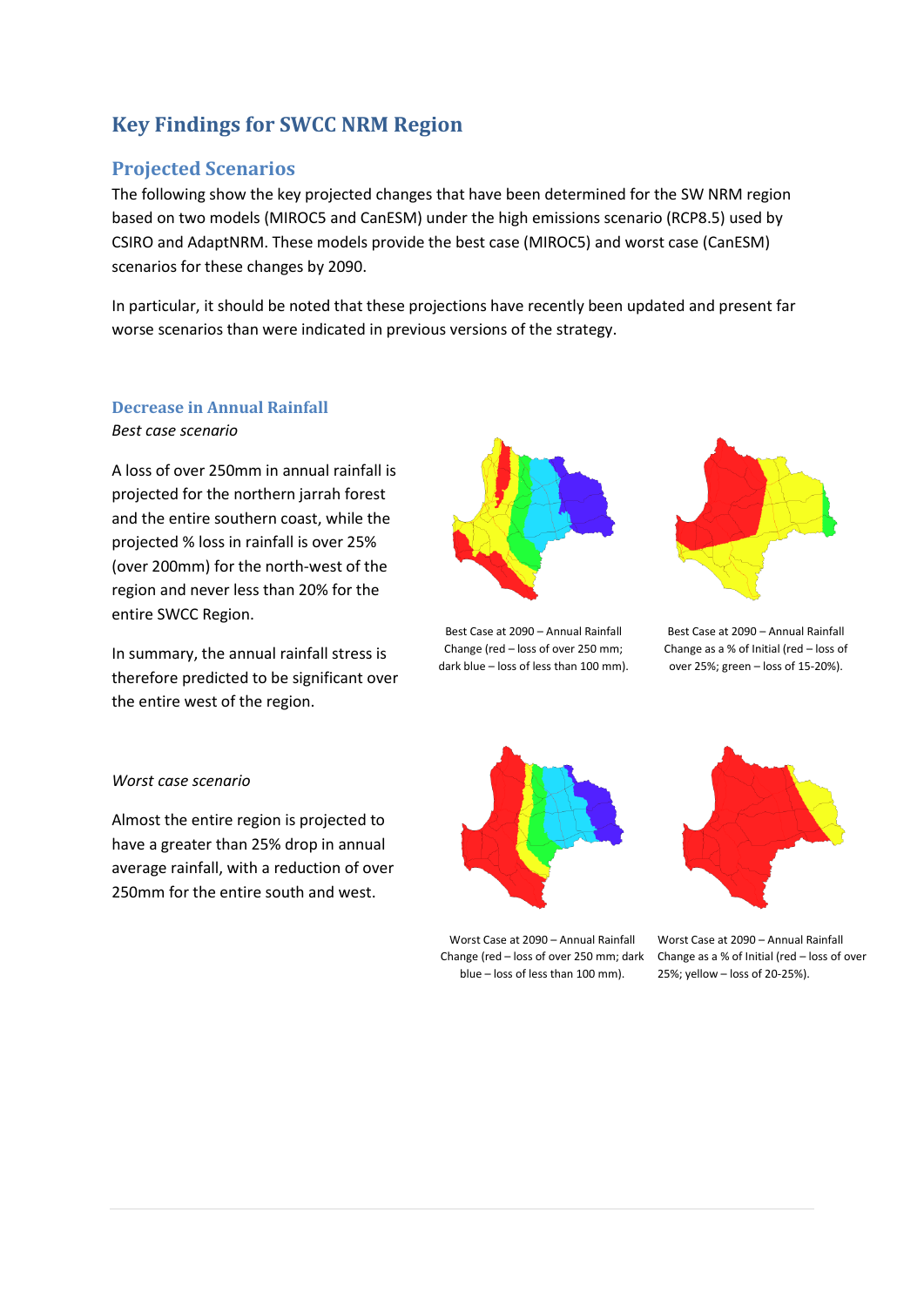## **Rainfall Reduction over the Growing Season (May – October)** Best case scenario

Northern near-coastal areas have the highest change in rainfall patterns over the growing season with a projected rainfall reduction of over 200mm (30% of current).

Growing season rainfall stress is also indicated for the southern coast, with a projected rainfall reduction of over 200mm (25-30% of current).

In the far eastern areas, growing season rainfall is projected to drop below 250mm, although the percentage change is less.

## *Worst case (CanESM) –*

Changes are projected to be significantly more severe, with a projected rainfall reduction of over 200mm (some 30% of current) expected over most of the region.

In addition, the area where growing season rainfall is projected to drop below 250mm extends almost to the centre of the region.



Best Case Growing Season Stress (orange – class 9; dark blue – class 2 where class 10 is the most stressed).



Worst Case Growing Season Stress (red – class 10; green – class 7 where class is the most stressed)

#### **Increase in Temperature** *Best case scenario*

Expected to be greatest in the north-eastern part of the region, grading south and west, with an annual increase of between 2-3 degrees for the region.



Best Case Temperature Stress (red – class 6; green – class 4 where class 6 is the most stressed)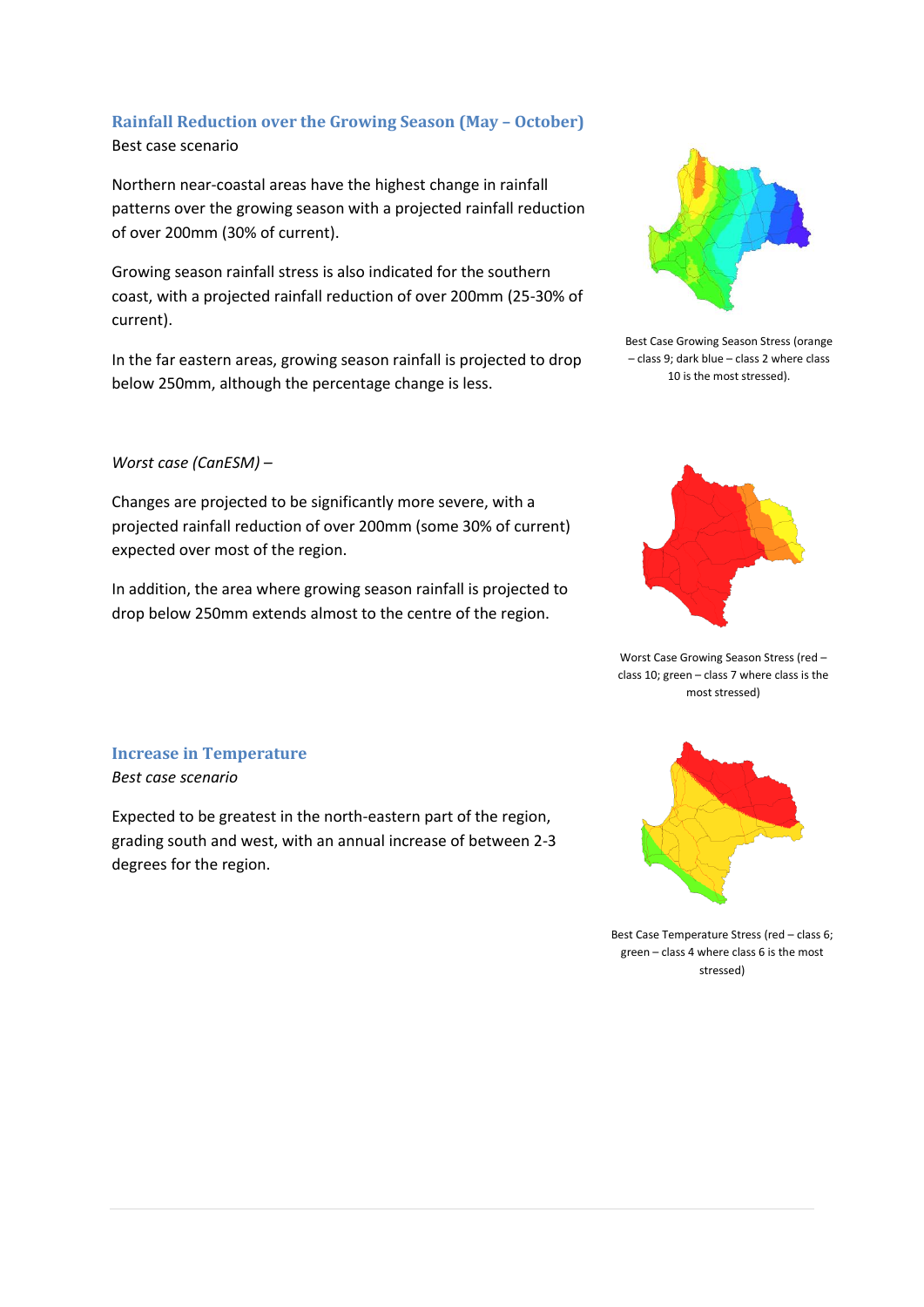#### *Worst case scenario*

Again, expected to be greatest in the north-eastern part of the region, grading south and west, but with a maximum increase of at least 3 degrees over the entire region, and up to 4.7 degrees in the north-east.



Worst Case Temperature Stress (red – class 6 most stressed)

## Climate Impact on Biodiversity

## **Combined potential degree of ecological change** *Best Case scenario*

The highest combined impact is projected to occur in the northwest corner of the region, with a change of up to 75% of species.



Best case – climate impact on biodiversity (combined potential degree of ecological change where yellow is the most stressed, dark blue – least stressed)

Worst case – climate impact on biodiversity (combined potential degree of ecological change where orange is the most stressed, dark green – least stressed)

#### *Worst Case (CanESM)*

A very similar pattern to the best case modelled projections can be seen; although with an increase in severity. As well as the highest combined impact being projected for the north-west corner, Cape Leeuwin is projected to be equally impacted, both with a loss of over 80% of species projected.

## **CMIP3 GCMs vs CMIP5 GCMs**

A number of Global Climate Models (GCM) have been developed and these are being refined and updated at regular intervals. The CMIP5 GCM is the most recent, having been released by CSIRO in May 2015.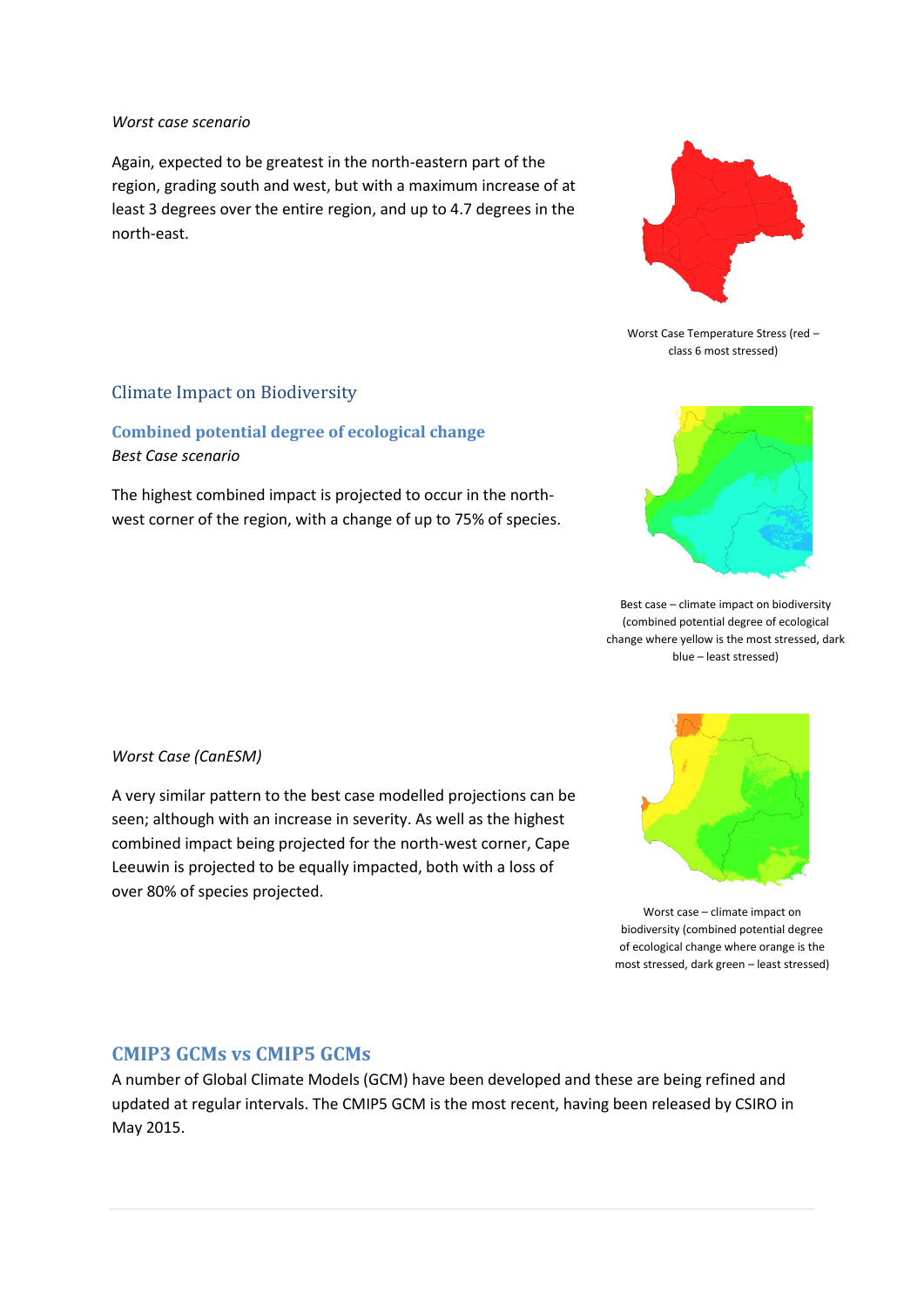Overall the CMIP5 best case model used is projected to be more severe than the results from the CMIP3 CSIRO model. The worst case model is projected to be significantly more severe.

Where possible, CMIP5 model data is preferred over CMIP3. However, a number of reports released last year have used CMIP3 GCMs and have not been updated to reflect the data from the CMIP5 GCMs. These include:

- Bio-sequestration modelling (Section 9)
- CENRM Species Distribution Models and derived layers (Section 10.7)
- CSIROs weed modelling (Section 12.1)

## **Recommendations for further work**

#### **Component 3: High biodiversity conservation values (section 9.3 and 10.11.5)**

Threatened fauna was not incorporated into the model due to the bias and unreliability of the data. Only threatened and Priority 1 rare flora was used on advice from Kim Williams, Department of Parks and Wildife. NCCARF Terrestrial refugia layer was used to capture fauna values.

This component was therefore light in terms of biodiversity input and could possibly be consulted on further and improved.

Although not used in the final bio-sequestration combined output, this layer has been used extensively in other analyses and should be revisited and potentially updated with the AdaptNRM layers and consideration given to the other biodiversity layers included and not included in the analysis such as threatened fauna.

Revisiting this layer through a facilitated MCAS-s process would be very useful in identifying 'current' high biodiversity conservation values and their adaptive capacity. This layer could then be used in conjunction with the AdaptNRM products as suggested in the example framework proposed to be used by North West Local Land Service (Section 10.11.5) to develop a biodiversity prioritisation plan.

- Using the *potential degree of ecological change* as a combined measure of exposure and sensitivity in a risk analysis
- In that risk analysis, combining a binary layer of *potential degree of ecological change* with a binary layer of adaptive capacity to produce four risk categories.
- Crossing those risk categories with a binary layer of current value (from an existing biodiversity prioritisation analysis) to produce eight landscape types that differ in current biodiversity value, degree of potential ecological change, and existing adaptive capacity – low adaptive capacity and/or high potential change constitutes a climate-related risk for areas with high current biodiversity value.
- Using those landscape types, combined with consideration of new principles for biodiversity conservation, to identify priority landscapes for three broad approaches – monitoring future change, maintaining adaptive capacity, and engaging in more advanced adaptation planning.
- For more advanced adaptation planning (for landscapes with high current value and high climate-related risk), using *disappearing ecological environments* and *novel ecological*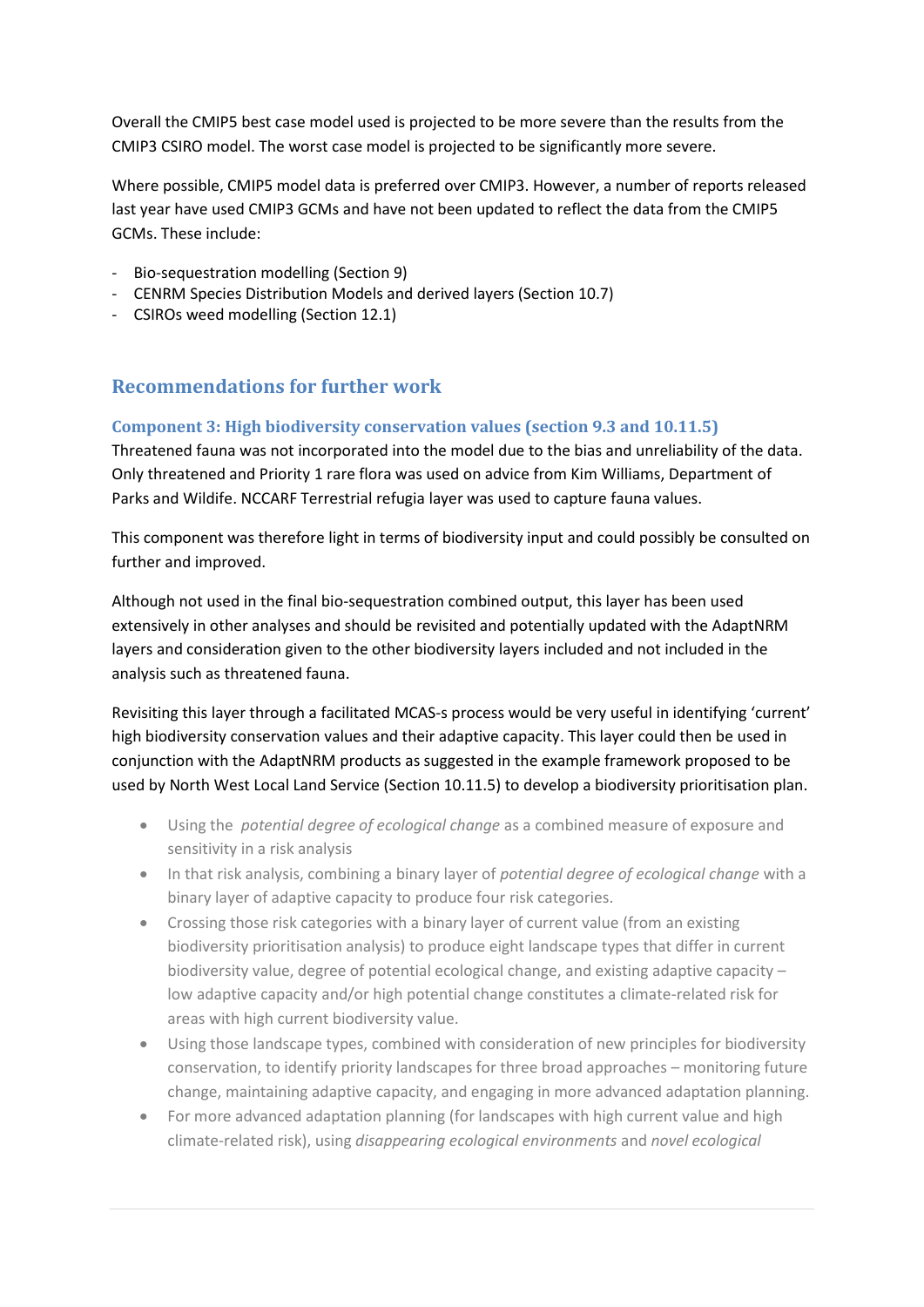*environments* as well as an understanding of adaptive capacity to consider not just the amount of risk but the nature of the risk as well.

- Using information on new principles, strategic goals, and potential implementation actions to target actions to the nature of the risk (e.g. where novel ecological environments are likely to arise but adaptive capacity may be low, support the assembly of new communities based on native species using connectivity restoration and assisted dispersal if necessary).
- Planning to implement actions based on spatial analyses of their effectiveness in the future. (Prober *et al*., 2015).

The resultant layers could replace the bio-landscapes identified in the biodiversity sub-strategy where the methodology did not weight the different values or use a range of layers (ie. equal value given to threatened flora and fauna records and vegetation associations) or considered climate change.

Identifying current biodiversity values and adaptive capacity of the values could be done without a working group and completed internally but using a working group would add technical rigour to the outcomes. It would also allow discussion around the proposed principles and strategies for biodiversity conservation in a changing climate and the use of AdaptNRMs products.

**Recommendation 1:** Improve Component 3 of the MCAS-s model, identifying high conservation biodiversity values. Then using this layer in conjunction with the AdaptNRM products and the proposed framework to develop a biodiversity prioritisation plan.

## **Priority:** High **Resources required:**

**Option 1:** Facilitated MCAS-s process and discussion – Consultant (max \$15,000 – 2 workshops, data processing and final report)

**Option 2:** Internal – 20 days (potentially may need some technical support from Simon to convert data layers and provide advice on combining layers)

## **Combined Bio-sequestration Output – Priority Outcomes (Section 9.5)**

The biosequestration report currently presents results based on CMIP3 climate model data in component 1. This could be updated using CMIP5 data.

A brief look at the implications of using CMIP5 best case or worst case models (in place of the CMIP3 growing season rainfall % change) shows that some changes in the protection priority given to specific areas would be expected. Of note are possible changes to the protection priority of areas on the Darling Scarp foothills, which would change from planting to no planting.

The biosequestration working group had extensive input into the creation of the component layers and ultimately the final output layer. To update this component 1, it will then need to be filtered through to the final output and may need to be taken back to the working group for consultation.

**Recommendation 2:** Update Component 1 of the MCAS-s model using CMIP5 data. **Priority:** Medium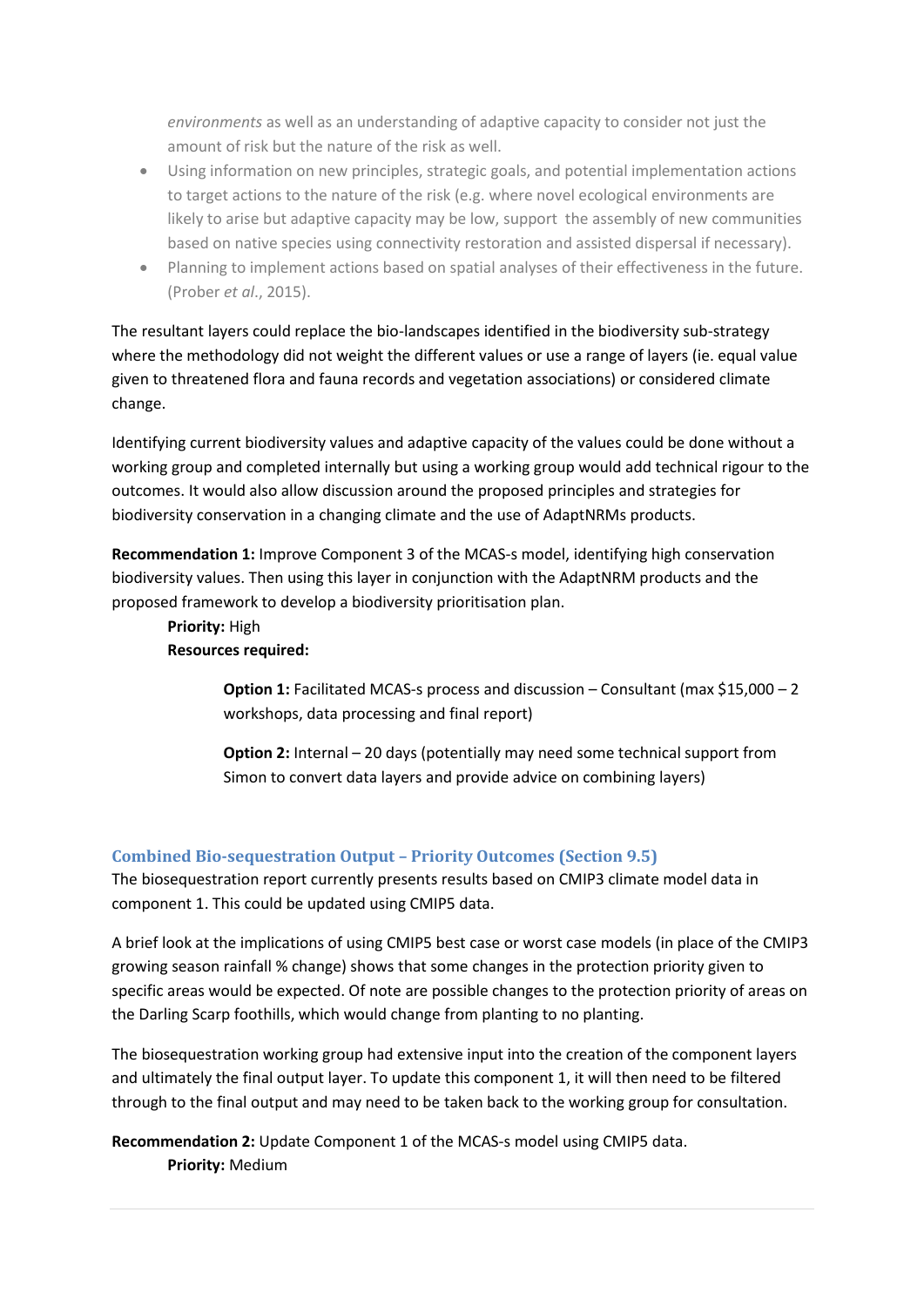**Resources required:** Consultant – 1 - 2 days; reworking models and writing report.

## **Component C1A – Climate Impact on Biodiversity (Section 10.4)**

Initially created using 3 layers produced by CENRM (plant refugia, plant emigrants and plant immigrant layers; based on CMIP3 data) and the NCCARF Terrestrial Fauna Refugia layer.

We could substitute these CMIP3 data layers with the AdaptNRM 'potential degree of ecological change' layers (four species groups) which were generated using CMIP5 GCMs (Best case – MIROC5; worst case – CanESM2).

The four species groups can be combined in MCAS-s to produce an indicative accumulated biodiversity impact layer. See Section 10.10.

This alternative Component C1A – climate impacts could then be used in the analyses below in place of this original Component C1A.

**Recommendation 3:** Update Component 1A of the MCAS-s model using AdaptNRM's data. **Priority:** Medium

**Resources required:** Completed.

## **Component B4 and B5: Combinations for conservation / biodiversity prioritisation (Section 10.5)**

Could be very useful model outputs for future Terrestrial Biodiversity planning:

- B4C identifies areas with high biodiversity/conservation value with an indication of the potential level of threat from climate driven biodiversity-change.
- B4D identifies areas of DPaW reserve classes (assets) with an indication of the potential level of threat from climate-driven biodiversity change.
- B4E uses three criteria to identify all areas that combine high or very high biodiversity value and high landscape linkage value but without tenured/security protection.
- B4F "Lifeboat Areas" High Biodiversity areas outside linkages and without protection.
- B5B/C Where critical conservation values may be threatened by climate change.

However, we would need to review and update the other layers (particularly Component 3 and Component C1A). Ideally, these models could be worked through with a working group (in the same way as the bio-sequestration process was undertaken) to allow for technical inputs from stakeholders. See Recommendation 1.

Similarly, CENRM has undertaken Species Distribution Modelling on a number of flora species which we currently use in revegetation projects (Section 10.12). It would be a useful exercise to undertake a case study of two or so species (from different climate response groups as identified by CENRM) to look at the effectiveness of using these revegetation species in current and future projects.

**Recommendation 4:** Update Components B4 and B5 of the MCAS-s model. **Priority:** High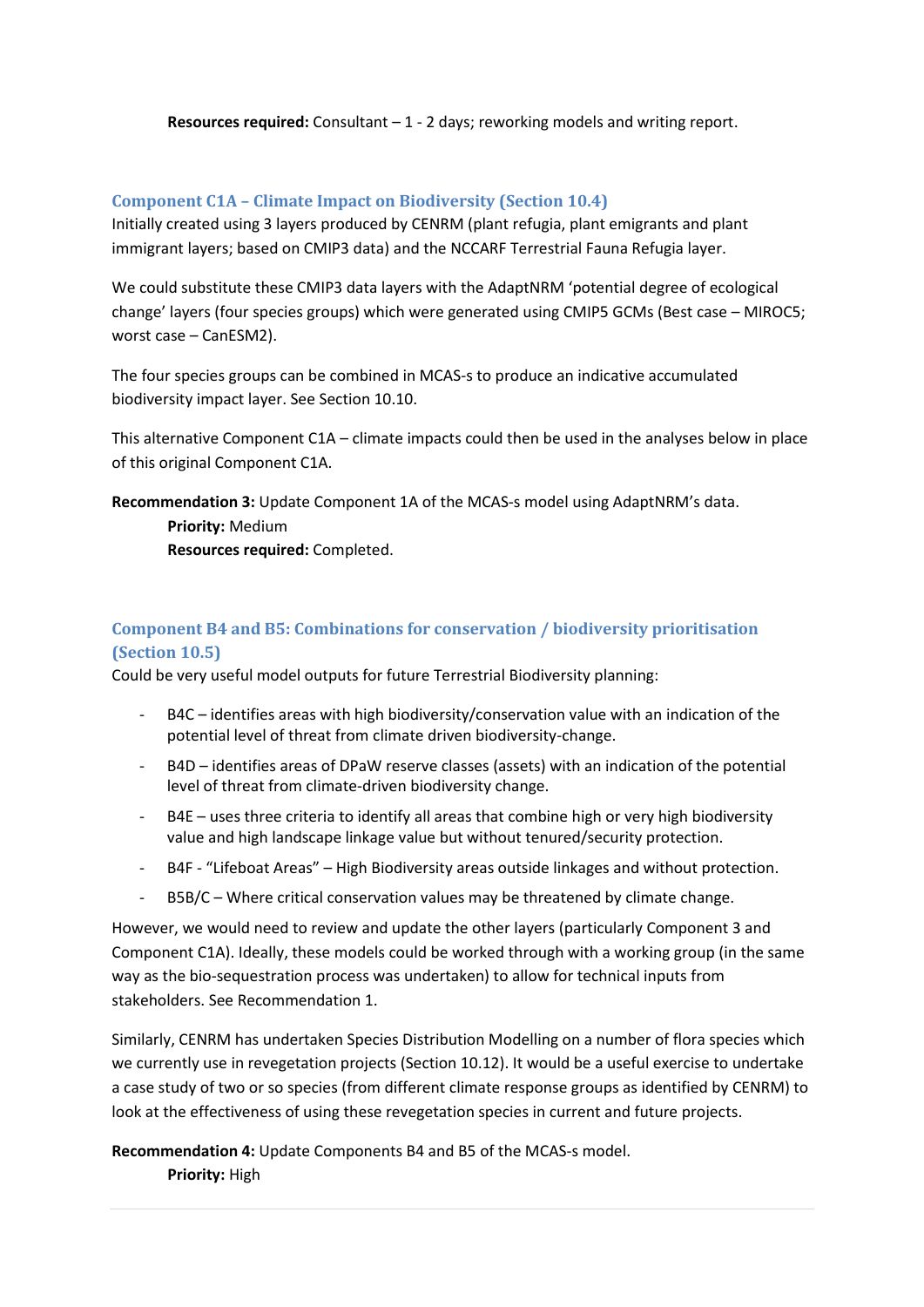**Resources required:** This update could be linked with Recommendation 1, with the working group driving the questions (there may be more appropriate outputs than those above).

If Recommendation 1 was completed internally, the outputs above can be updated as part of that process.

**Recommendation 5:** Prepare case studies for revegetation species used by SWCC to guide project planning.

**Priority:** Medium **Resources required:** Internally – 5 days for two or so species

#### **Aquatic Biodiversity – Framework for assessing vulnerability (section 10.13)**

The Centre for Excellence in NRM (CENRM) are currently undertaking a vulnerability analysis for the Blackwood Catchment. They are looking at four specific key drivers of change, i.e. climate change (projected changes in rainfall and temperature), salinity, nutrient enrichment and hydrological change and are determining the vulnerabilities of a number of key species in relation to these drivers. In undertaking this work, they have developed a framework that could be applied to other south west rivers, with many of the species responding to the drivers of change in the same way.

The framework 'scores' native species against each of the four threats based on their vulnerability (1 being low vulnerability, 3 being high vulnerability) for exposure, sensitivity and adaptive capacity. For each species and each threat assessed, the exposure score is multiplied by the sensitivity and the adaptive capacity scores to generate four separate threat vulnerability indices, one each for climate, salinization, nutrient enrichment and hydrological change. These four scores are summed and standardised (scored out of 100) to obtain a Threats Vulnerability Index (TVI).

**Recommendation 6:** Using the results of the Blackwood River Analysis, identify priority sites for investment and idenitfy pronciples and strategies for action along similar lines to those being proposed by AdaptNRM for biodiversity conservation, see recommendaiton 1.

**Priority:** Medium – High

**Resources required:** Internally – 5 days NB: there are plans to prepare an electronic report card using the results of the analysis once available to go onto the website.

**Recommendation 7:** Explore the usefulness of the framework and the resources required to undertake the assessment all or a selection of rivers of the region and develop a Aquatic Biodiversity prioritisation framework.

**Priority:** Medium - High **Resources required:** Internally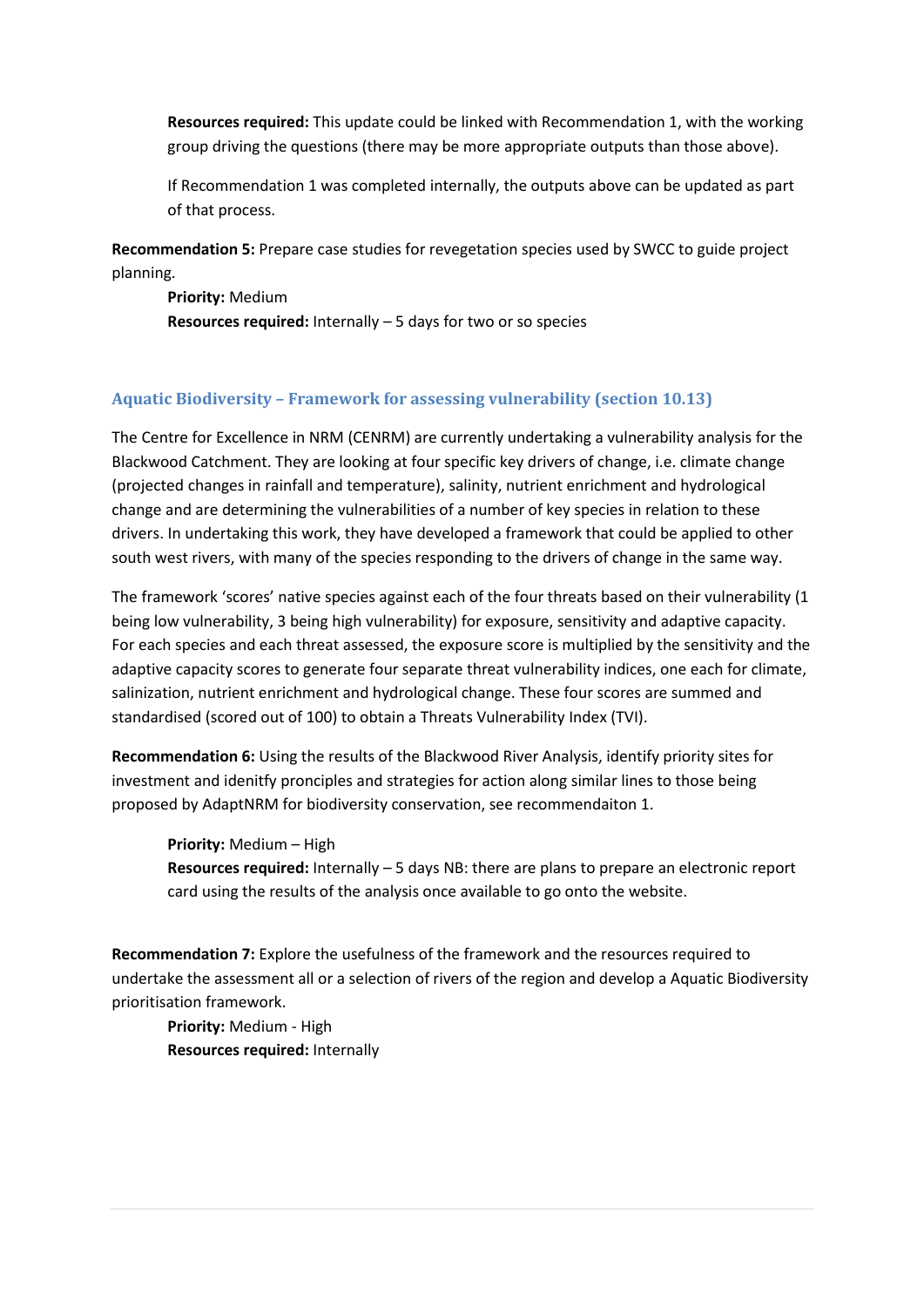#### **Other Areas Needing Attention**

## *Agriculture (Section 11)*

High quality agricultural land has not been identified as a dataset by DAFWA but was created as part of the biosequestration process in consultation with the working group members. However, the layer is a composite layer that includes projected yield data and growing season rainfall data from CMIP3. The Growing Season Rainfall data can be updated with CMIP5 easily however an updated version of the projected yield data is not available.

Observational changes in rainfall (annual, May-October and May-July) compared to historical has been provided by DAFWA.

**Recommendation 8:** Determine usefulness of high quality agricultural land layer (updated with CMIP5 – growing season rainfall; but still relying on CMIP3 derived projected yield data) and observational changes, in advising SWCC Land Resources priorities.

**Priority:** Medium

**Resources required:** This is a difficult one, as will require close cooperation with DAFWA, and they may not be able to allocate resources towards it in the near future.

#### *Weeds (Section12)*

Species' potential distribution modelling has been undertaken for a number of significant national weed species. From this modelling, we can identity new weed threats from outside of the SWCC NRM Region, existing weed threats that may get worse and existing weed threats that may lessen. The modelling is based on CMIP3 GCMs.

AdaptNRM's weed management guidelines provides examples of potential adaptation responses at a national scale, but could be applied at the regional scale.

Cape to Cape Catchment Group have just completed a regional weeds strategy but on first inspection does not address climate change and the need for monitoring and awareness of species that pose an increased threat under changing climatic conditions.

(Sub) Regional scale weed strategies are likely to be developed by several Regional Biosecurity Groups within the SW NRM Region. It is unlikely they will be developed with a strong consideration of climate change affects and interactions with weeds. Resources may need to be allocated to ensure the full learnings from the SW Regional Strategy process and the AdaptNRM Resources available.

**Recommendation 9:** Assess the need to develop a regional weed management strategy as a sub-set of the Regional NRM Strategy that incorporates the projected effects of climate change.

**Priority: L**ow

**Resources required:** internal assessment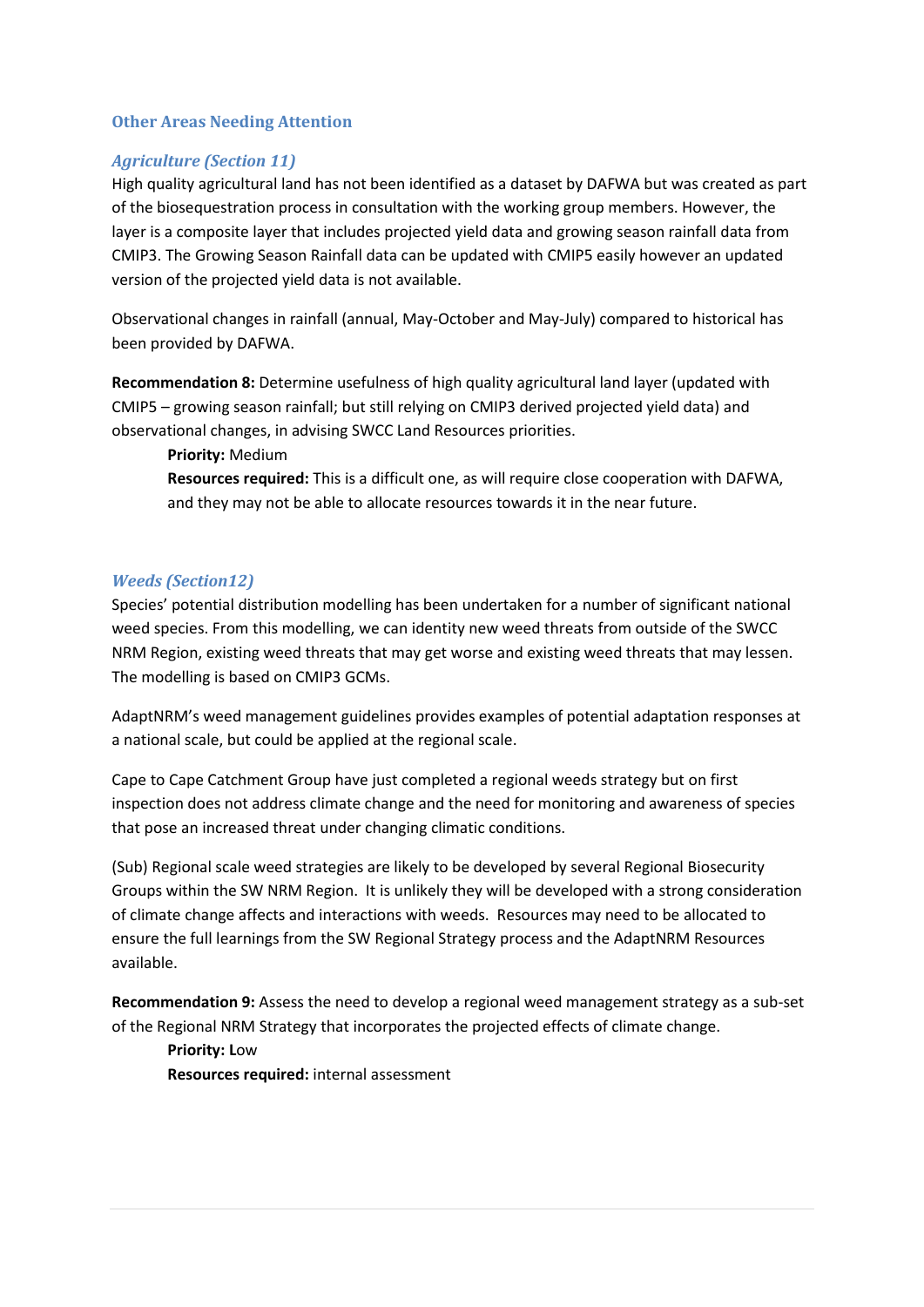## *Sea Level Rise and Marine Intrusion (Section13.1)*

Projections for the South West Flatlands cluster have been provided by CSIRO and BoM. Two local scale modelling projects have been conducted for Bunbury and Busselton.

- Coastal Inundation Modelling for Busselton, WA under Current and Future Climate (Martin et al., 2014).
- Storm surge modelling for Bunbury, WA; Professional Opinion (Fountain et al., 2010).

A Coastal Hazard Risk Management Adaptation Plan (CHRMAP) is currently being developed for the Shire of Harvey as a case study.

Work along these lines is being undertaken by local governments through the Peron Naturaliste Partnership (PNP) and SWCC should explore cooperative partnerships with PNP to develop this further.

**Recommendation 10:** Work along these lines is being undertaken by local governments through the Peron Naturaliste Partnership (PNP) and SWCC should explore cooperative partnerships with PNP to develop this further.

**Priority:** medium **Resources required:** Internal

## *Marine Acidification (Section 13.2)*

Projections for the South West Flatlands cluster have been provided by CSIRO and BoM; with very high and high confidence levels.

**Recommendation 11:** Determine the need for consideration of marine acidification as part of SWCCs Regional NRM Strategy

**Priority:** medium **Resources required:** unknown

## *Community and Culture (Section14)*

The AdaptNRM Checklist raises a number of questions around the consideration of how the region's social systems are likely to be impacted by climate change and the capacity of these systems to absorb such impacts.

For example, Aboriginal and European culturally significant sites will no doubt be impacted by climate change. The natural sites (e.g. waterways) will be impacted as described in above sections while infrastructure may be impacted on significantly by extreme events and bushfire.

These questions should be taken into consideration in undertaking adaptation planning for climate change; however the scope of the NRM Strategy in relation to these issues perhaps needs to be defined.

**Recommendation 12:** Determine the need for consideration of climate impacts on community and culture as part of SWCCs Regional NRM Strategy.